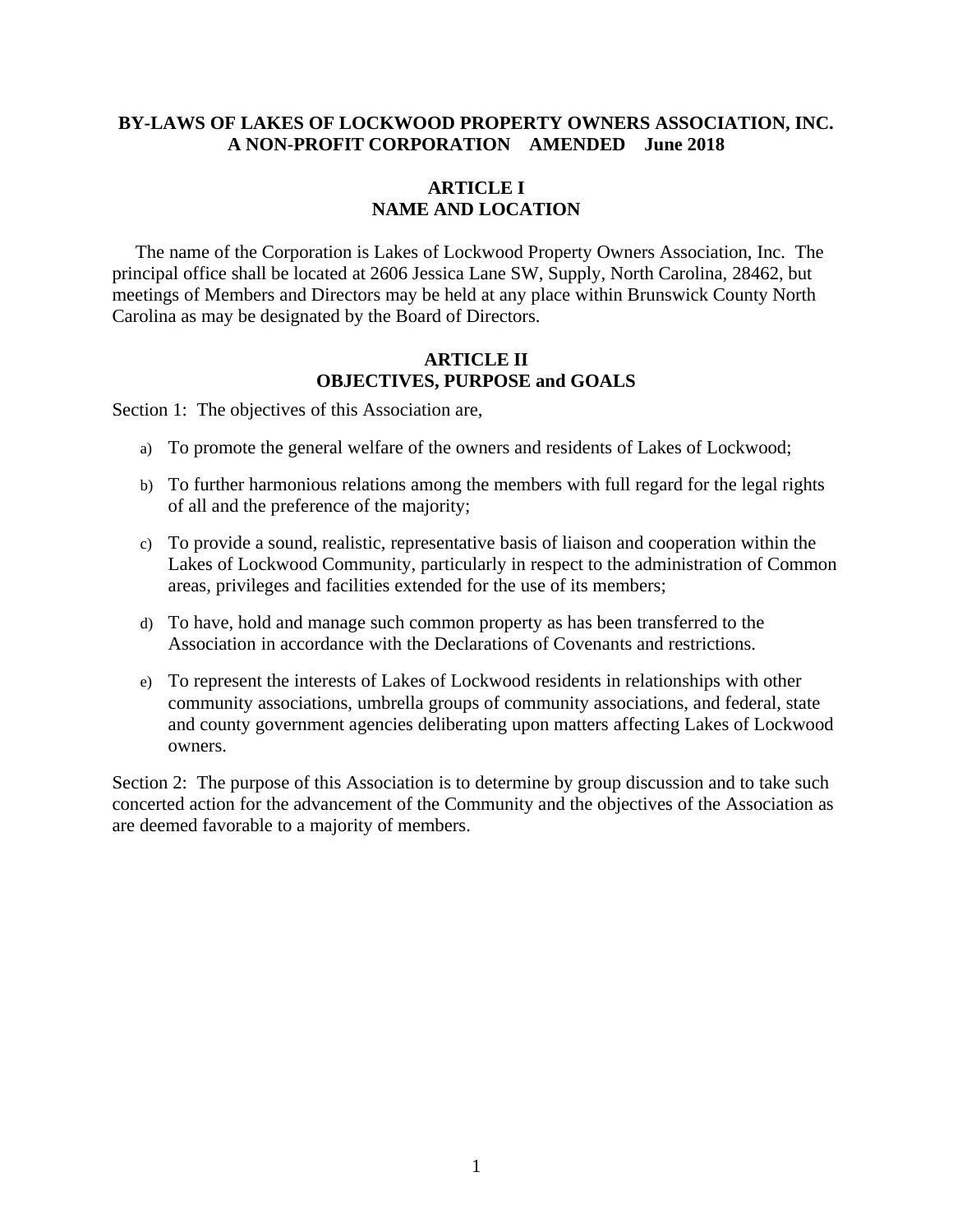### **ARTICLE III MEMBERSHIP**

Section 1: Membership is limited to property owners in the Lakes of Lockwood Subdivision.

## **ARTICLE IV PRIVILEGES OF MEMBERS**

Section 1: Membership shall entitle members and their guests to the ordinary use of all Association facilities, subject to the rules established by the Board of Directors.

Section 2: Guests using the Association facilities must be accompanied by a member.

Section 3: All persons who use Association facilities do so at their own risk.

Section 4: Any member of the Association who wishes to make extraordinary use of the clubhouse, pool or any other common property owned by the Association, shall obtain special approval for such use from the Board of Directors.

# **ARTICLE V ASSESSMENTS**

Section 1: As more fully provided in the Declaration, each Member is obligated to pay to the Association annual and special assessments. All annual assessments shall be paid as designated by the Board of Directors. Any assessments not paid when due shall be delinquent. Interest, costs and reasonable attorney's fees for collection shall be added to the amount of any assessment due. No owner may waive or otherwise escape liability for assessments by non-use of the common properties or abandonment of his property.

# **ARTICLE VI CONDUCT OF BUSINESS**

Section 1: The rules contained in Robert's Rules of Order Revised shall govern this Association in all cases of regular and special Board meetings and General meetings.

Section 2: At regular Board meetings and General meetings, the agenda shall include the following items.

- 1. Verification of Quorum
- 2. Reading of the Minutes of the Previous Regular Meeting.
- 3. Report of the President, Vice President, Treasurer & Secretary
- 4. Report of Committees
- 5. Elections (as required).
- 6. Correspondence
- 7. Unfinished Business
- 8. New Business
- 9. Possible vote to remove a director/s
- 10. Adjournment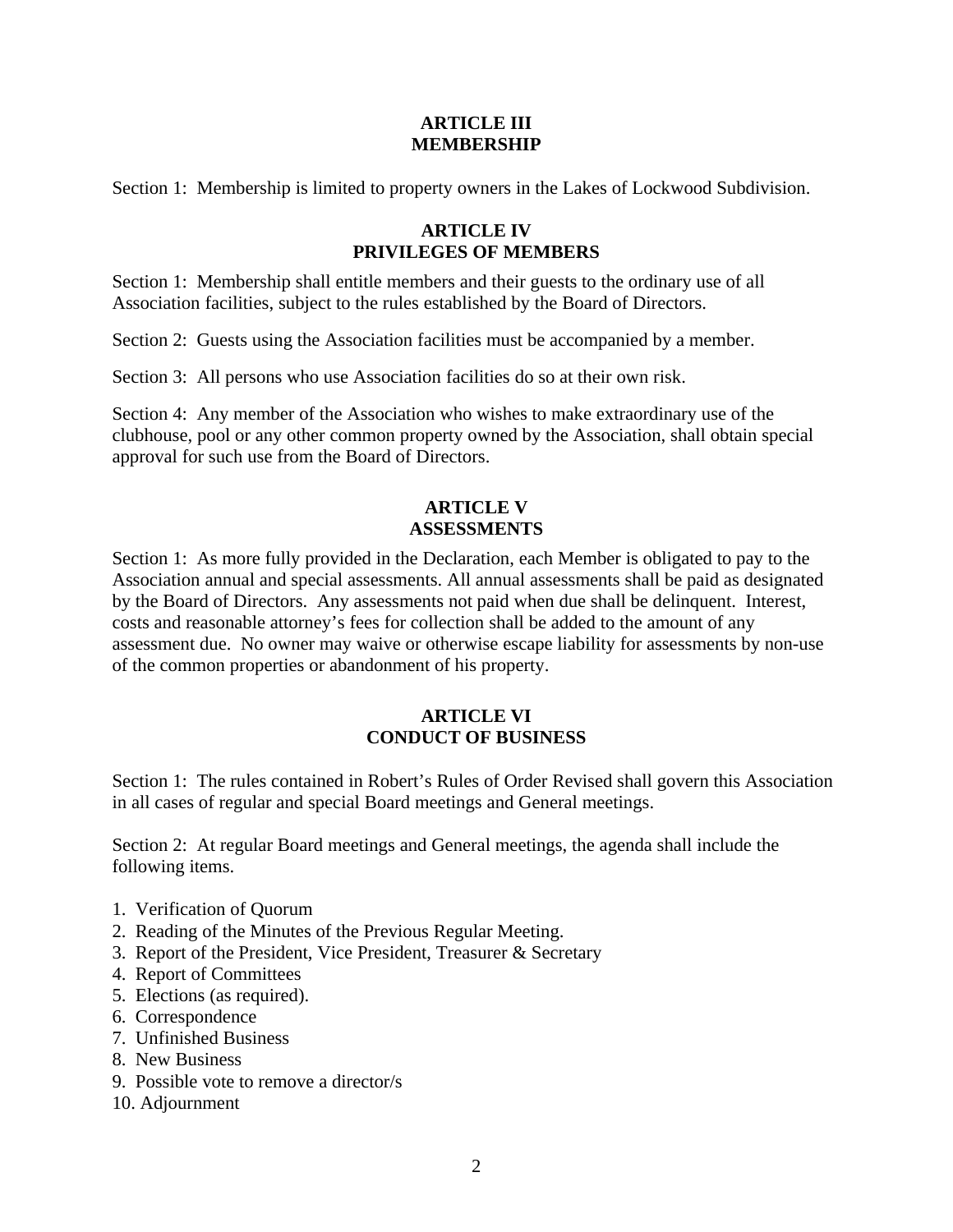#### **ARTICLE VII MEETINGS BOARD of DIRECTORS MEETINGS**

#### Section 1: Regular Meetings

 Regular meetings of the Board of Directors shall be held at least monthly. At regular intervals, the Board of Directors shall provide members an opportunity to attend and to speak to the Board about their issues or concerns. The Board may place reasonable restrictions on the number of persons who speak on each side of an issue and may place reasonable time restrictions on persons who speak. A majority of the Directors shall constitute a quorum at regular and special meetings of the Board.

#### Section 2: Special Meetings

 Special meetings of the Board of Directors shall be held when called by the President or by any 2 Directors after not less than 3 days notice to each Director.

#### Section 3: Minutes of Meetings

 Minutes shall be taken at all regular and special meetings of the Board of Directors and shall be disseminated to the Association members by USPS or electronic mail to the addresses on record at least one week before the next regular meeting.

#### Section 4: Quorum

 A majority of the Directors shall constitute a quorum for the transaction of business. Every decision made by a majority of Directors present at a duly held meeting at which a quorum is present shall constitute the decision of the Board of Directors

#### **GENERAL MEMBERSHIP MEETINGS**

#### Section 1: Annual Meetings

Annual meetings shall be held between December 1st and December 15th.

#### Section 2: Special Meetings

 Special meetings may be called at any time by the President or by 3 members of the Board of Directors or upon written application thereof by 10 percent of the members in good standing. No business may be conducted at special meetings other than specifically set forth in the notice of the special meeting.

#### Section 3: Notice of Meetings

 Notice of meetings shall be given by the Secretary not less than 10 nor more than 60 days in advance of any meeting by mailing to each Member's address last appearing on the books of the Association, or to any mailing address supplied by each Member to the Association, or sent by electronic means, including by electronic mail over the internet, to an electronic mailing address designated by the Member. The notice of any meeting shall state the time and place of the meeting and the items on the agenda, including the general nature of any proposed amendment to the Declaration or By-Laws, budget changes and any proposal to remove a Director/s..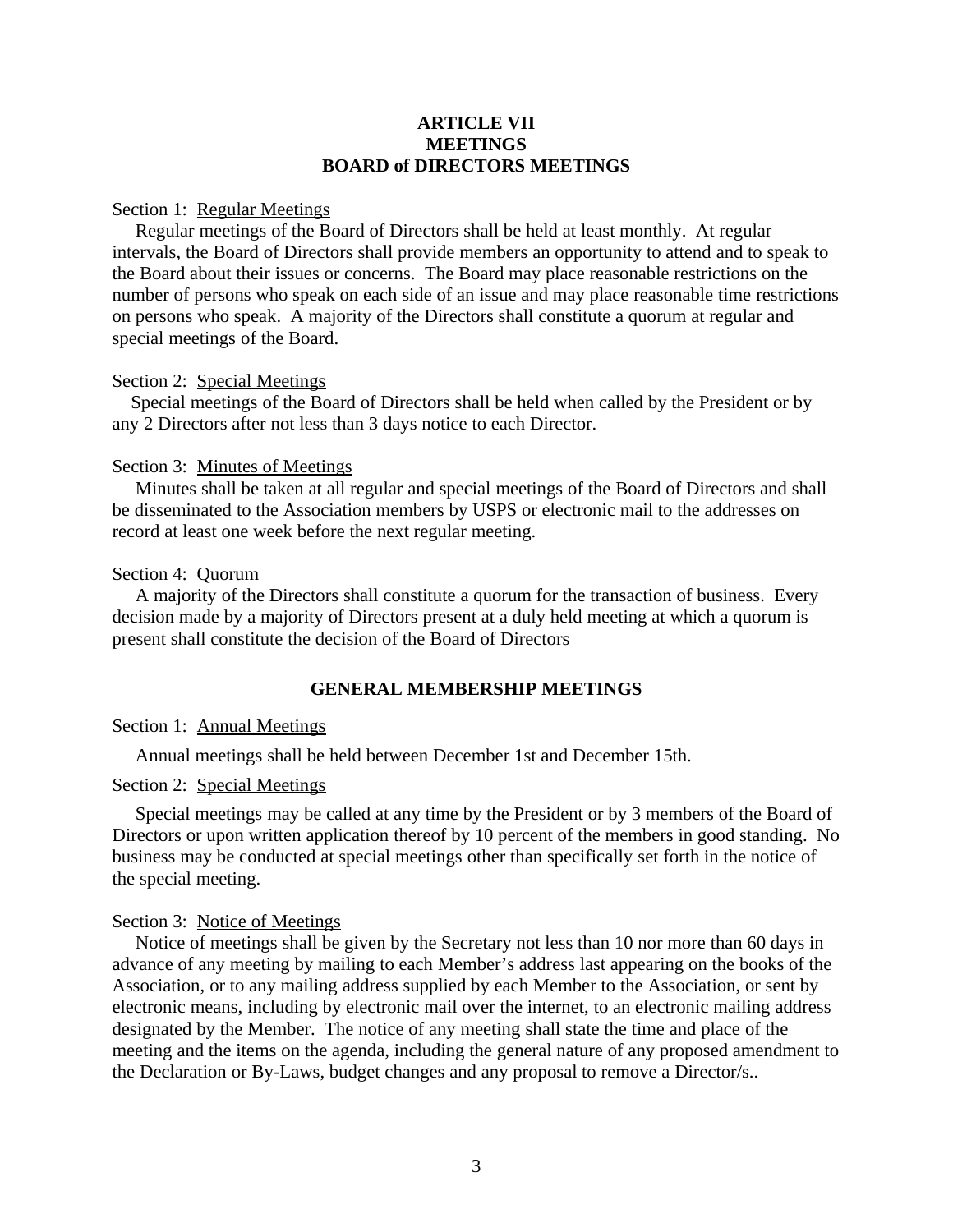Section 4: Quorum

 The presence at a meeting of Members entitled to cast **10 %** of the votes of the membership in person or by proxy shall constitute a quorum for authorization of any action, except as may otherwise be provided in the Declaration/Covenants or these By-Laws

## **VOTING**

Section 1: Provided a quorum exists, a majority voice vote of members present at any meeting of the Association shall be sufficient to carry any motion or decide any issue except:

 **Amendment to the Bylaws** - Such amendment will require the affirmative vote of at least (30) members of the Association or a majority of the ballots and proxies cast, whichever is the greater number. Such vote shall be by written ballot cast either in person by a member at the meeting or by absentee ballot as hereinafter provided.

 **Election of Directors** - Such election shall be by written ballot, cast either in person by a member at the meeting or by absentee ballot. Positions on the Board of Directors shall be filled by the individuals receiving the highest number of votes.

Section 2: Each lot owner shall be entitled to one vote per lot.

Section 3: Written absentee ballots may be cast by members on the forms provided by the Association under the following circumstances:

- a) For election of Directors;
- b) For amendments to Bylaws or Covenants;
- c) For any matter upon which the Board of Directors seeks instruction from the membership as a whole.

Section 4: The Board of Directors shall prescribe the rules governing the issuance, format and tabulation of absentee ballots, PROVIDED, HOWEVER, that no absentee ballot be opened, inspected or tabulated in advance of the meeting. Ballots must be signed by a property owner.

## **ARTICLE VIII DIRECTORS**

Section 1: The executive power of the Association shall be vested in a Board of Directors, which shall consist of no less than three (3) or more than five (5) members elected from the membership of the Association at a December meeting.

Section 2: The officers of the Association shall consist of a President, Vice-President, Secretary and Treasurer. Only one member of a household shall be eligible to serve on the Board of Directors at any one time.

Section 3: Board Members to be elected for a two-year term. All individuals elected shall serve until their successors are elected or appointed, as the case may be.

Section 4: Vacancies which occur in the Board of Directors, other than by expiration of term, shall be filled by a majority vote of the Board of Directors and the individual so elected shall serve until their successor is elected or appointed, as the case may be.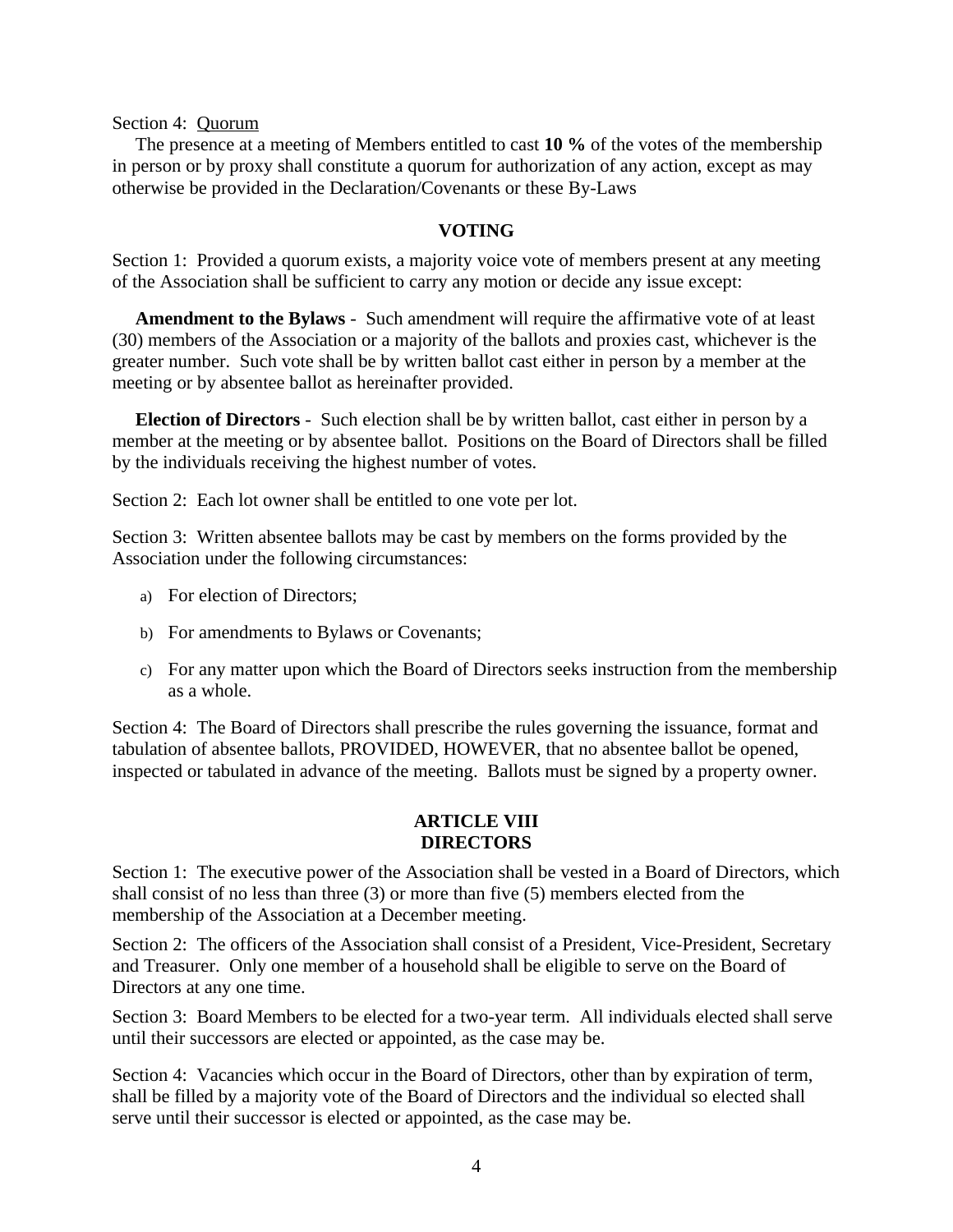Section 5: A Director may be removed from office, with or without cause, by vote of a majority of the members present at a meeting at which a quorum is present. In the event of death, resignation or removal of a Director, his/her successor shall be selected from among the members by the remaining members of the Board of Directors and shall serve for the unexpired term of his/her predecessor.

Section 6: The Board of Directors shall submit a budget at the December meeting. . This budget shall show the estimated income and expenditures for the coming year.

### **ELECTION OF DIRECTORS**

 A call for candidates to the Board of Directors shall be sent to the address of record, either by USPS or electronic mail, of each lot owner at least sixty (60) days in advance of the December meeting. Candidates should provide their qualifications to the Board within 30 days of the notice. The names of the qualified candidates & their qualifications shall be presented to the community at least 30 days in advance of the December meeting. Additional nominations may be made in the space provided on the absentee ballot.

 Positions on the Board of Directors shall be filled at a December meeting by the individuals receiving the highest number of votes cast by the membership of the Association whether voting in person or by absentee ballot. In the event of a tie vote to fill any vacancy, a runoff election shall be held immediately and the person receiving the highest number of votes from those present and voting shall be declared elected.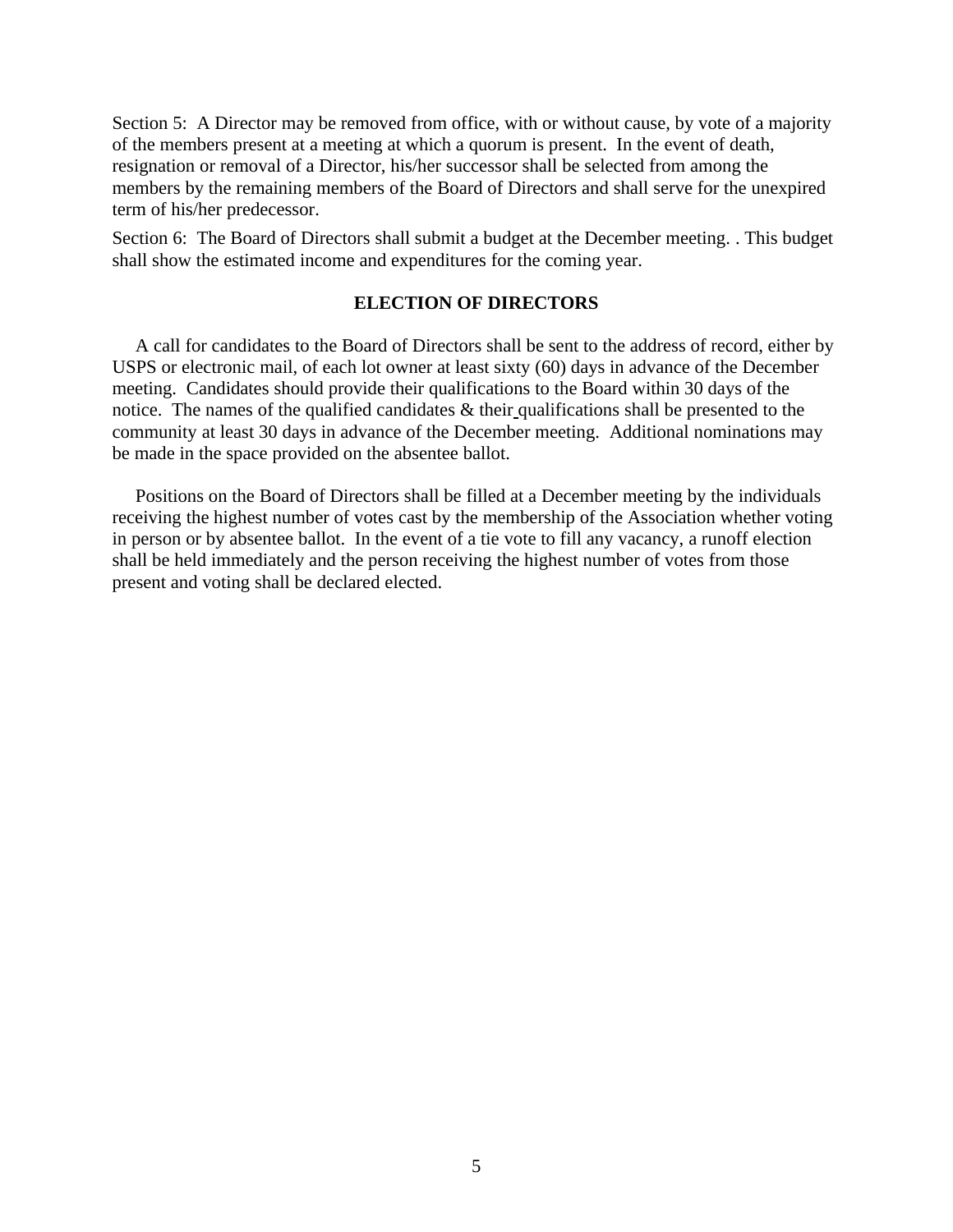### **ARTICLE IX DUTIES OF OFFICERS**

Section 1: The President; The President shall be the chief executive officer of the Association and shall, when present, preside at all meetings; he/she shall have all powers ordinarily exercised by the president of a corporation; he/she shall have authority to sign and execute, in the name of the Association, all authorized mortgages, bonds, contracts and other instruments. He/she shall have the power to appoint all committees and shall serve as ex officio member of all committees. He/she shall have the authority to prepare, execute, certify and record amendments to the Declaration on behalf of the association.

Section 2: The Vice-President. The Vice-President shall preside in the absence of the President and otherwise carry out the duties of the latter in the event of his/her absence, inability or refusal to act and shall exercise and discharge such other duties as may be required by the Board. In the absence of the President he/she may cosign checks.

Section 3: The Secretary: The Secretary shall record all votes and keep the minutes of all meetings; shall see that all notices are prepared and distributed; shall be the custodian of the corporation records and, in general, shall perform all duties ordinarily incident to the office of a secretary of a corporation. Shall keep appropriate current records showing the members of the Association together with their addresses, phone numbers and email addresses and perform other duties as required by the Board.

Section 4: The Treasurer: The Treasurer shall have charge and be responsible for all funds, securities, receipts and disbursements of the Association as directed by the Board of Directors. In the name of the Association, he/she shall deposit in a responsible bank all monies received for the account of the Association. He/she shall make all disbursements for the Association by check, counter-signed by the President or by the Vice President in the absence of the President. He/she shall be bonded at Association expense for such sum as the Board of Directors shall deem appropriate, but in no event for less than one thousand dollars (\$1,000). He/she shall keep books of Association accounts showing all income and expenses of the Association. He/she, along with the President, shall prepare an annual budget and statement of income and expenditures to be presented to the Members at the annual Budget Meeting and shall deliver a copy to each of the members at least 10 days in advance of that meeting.

# **ARTICLE X AUDITING COMMITTEE**

 At least 30 days in advance of the December meeting The President shall appoint an Auditing Committee, independent of the Board of Directors, to examine the books of the Treasurer and report on them at the meeting.

## **ARTICLE XI COMMITTEES**

 The President may establish such committees as he deems necessary to advance the interests of the Association. All committee rules and expenditures must be approved by the Board of Directors.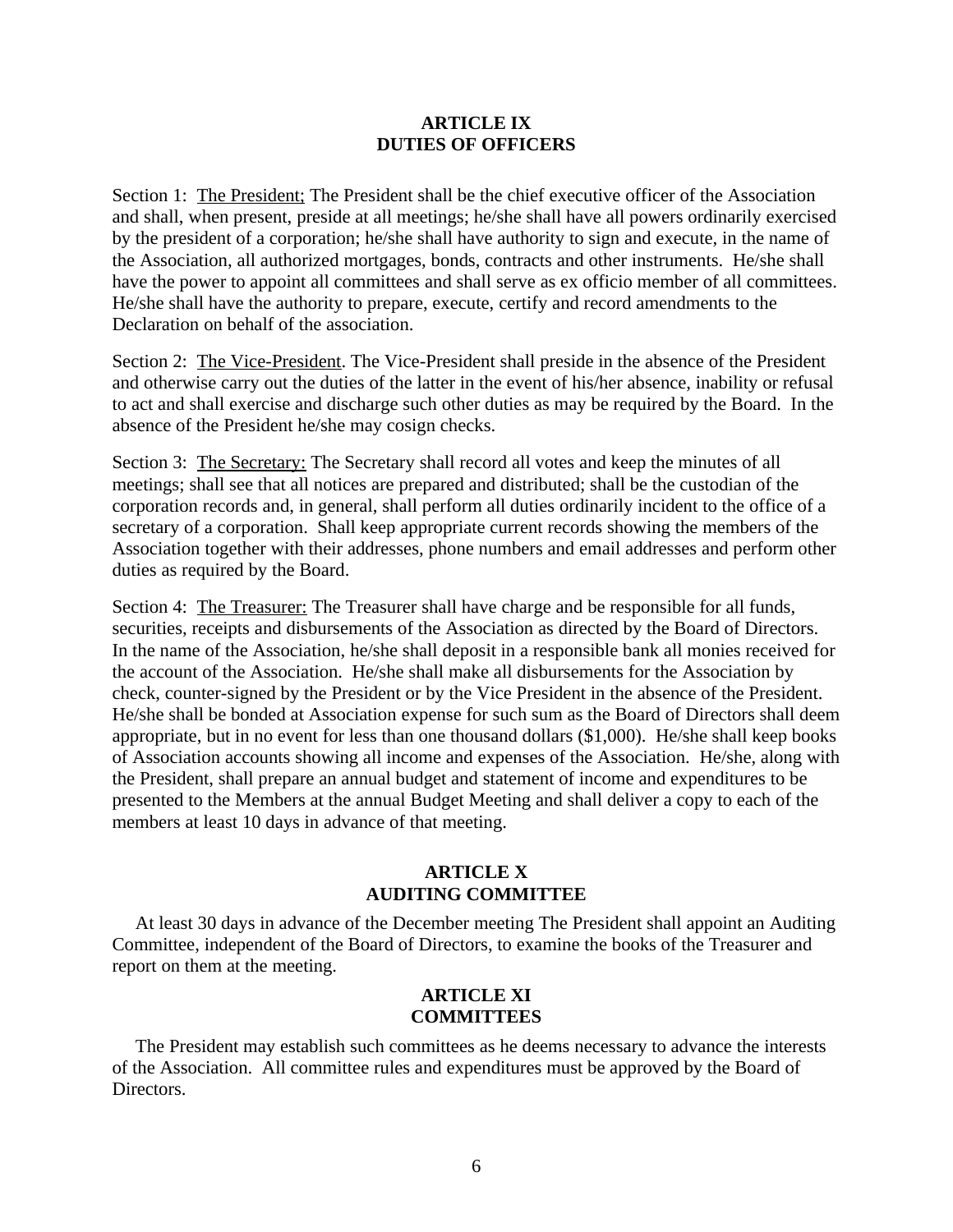### **ARTICLE XII FINANCES**

Section 1: There are hereby created the funds described in this Article, which shall be used for the purposes provided in this Article.

### **Operating Fund**

 The Operating Fund shall be funded each year with any monies received during that year from dues, entrance fees, interest earned, etc.

 The Operating Fund shall be used to fund the normal activities of the community and to pay for the normal maintenance of the community's assets such as maintenance of the common areas, clubhouse and pool, utilities, etc. At the end of each fiscal year any funds left in the Operating Fund that are not otherwise obligated shall be moved to the Reserve Fund

## **Reserve Fund**

 The Reserve Fund shall have a goal to be funded in the amount of \$150,000 (2017 dollars). That amount should be sufficient to pay for major repairs to the community assets not covered by insurance.

## **Amounts held in the Reserve Fund shall be used solely;**

 a) To pay the cost of repair, restoration or replacement of any community assets, including roads & ponds.

 b) In the event the Board of Directors deems repair, restoration, or replacement of any property immediately necessary due to a safety hazard or a major disruption of services to bona fide users, the Board of Directors may (without the prior approval of the members of the Association) authorize the expenditure of moneys held in the Reserve Fund for such purposes, together with any available proceeds of insurance, but only up to the amount then held in the Reserve Fund and not committed to other authorized uses.

 c) For legal expenses incurred in the protection of Community assets. In the event the Board of Directors deems legal action immediately necessary, the Board of Directors may (without the prior approval of the members of the Association) authorize the expenditure of funds from the Reserve Fund for such purposes, but only up to the amount then held in the Reserve Fund and not committed to other authorized uses.

Section 2: The POA shall not undertake any NEW construction project or improvements to the community's assets without first presenting to the membership for approval, at a regular or special meeting, a plan for financing such projects or improvements. Moneys held in the Reserve Fund shall not be used to finance any such NEW projects or improvements.

Section 3: The Treasurer shall report to the Board of Directors and the membership of the Association at any meeting thereof the status of the Operating Fund & Reserve Fund, including (without limitation) additions to and withdrawals from the funds since the last report, current fund balance and any amounts set aside for specific purposes.